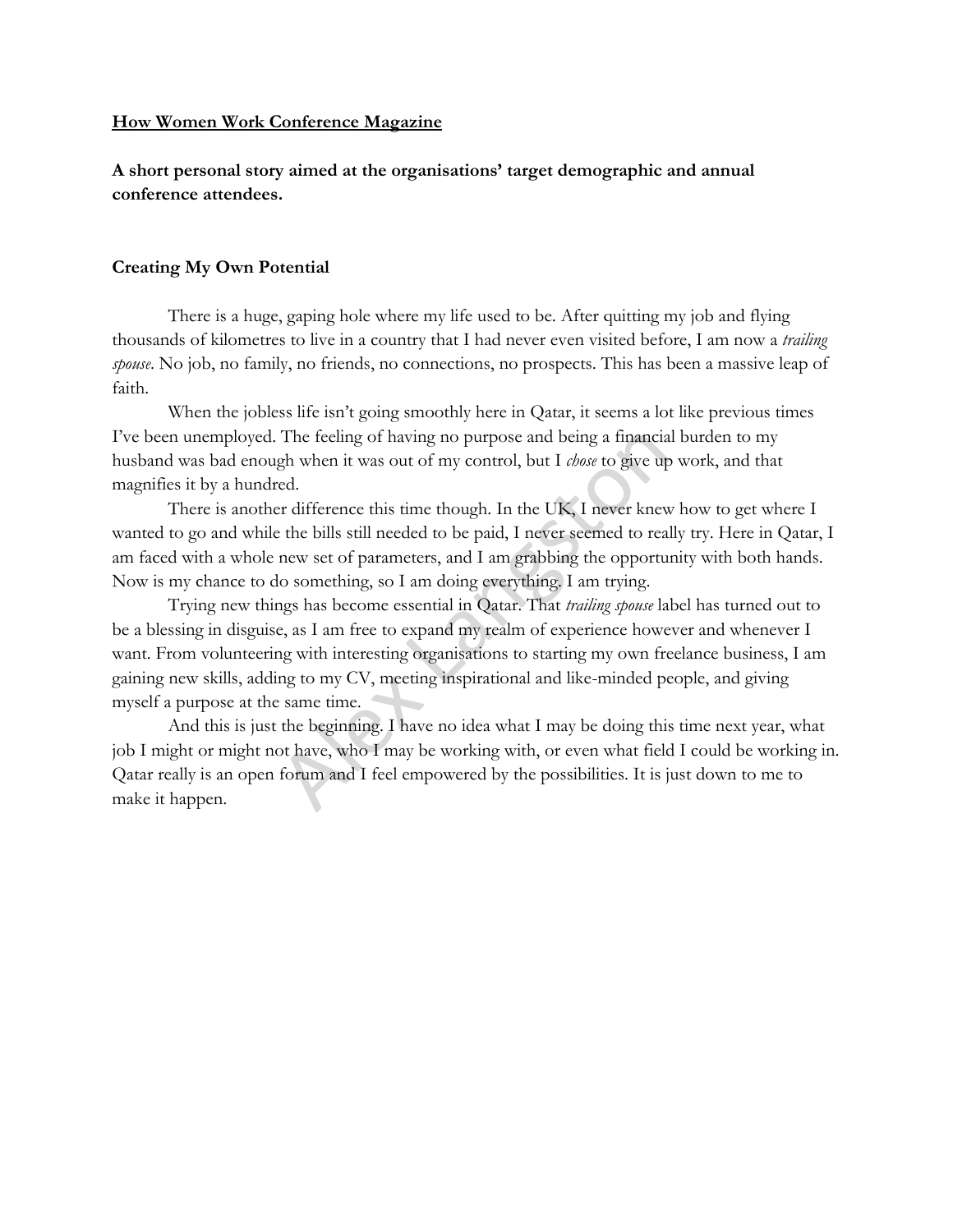## **How Women Work**

**I created unique and engaging content for a weekly blog and newsletter. The target audience was ambitious, professional women based in Qatar and aged 25-50 years.** 

## **Keep Spinning Those Plates**

Finding that ever so elusive equilibrium between work and the rest of your life can be, to say the least, tricky. It is so easy to become defined by what we do and how productive we are, and for women in particular there is still that burning question that it seems we always ask ourselves: can you have it all? With the holiday season just around the corner for many of us, we thought it was the perfect time to reassess that work/life balance - because even though the answer to that question is a resounding yes, we know how stressful it can be getting there.

There is a great quote from the former CEO of Coca Cola Bryan Dyson that may make you re-think your priorities:

"Imagine life is a game in which you are juggling five balls. The balls are called work, family, health, friends, and *integrity. And you're keeping all of them in the air. But one day you finally come to understand that work is a rubber ball. If you drop it, it will bounce back. The other four balls … are made of glass. If you drop one of these, it will be irrevocably scuffed, nicked, perhaps even shattered."*

It's brilliant that we are able to build a successful career, have a good relationship, a happy family and maintain a social life, but it is so important to sometimes shift your focus a little, and to put your own wellbeing first. Now is the perfect opportunity to grab yourself some 'me time'. So with that in mind here are three ideas on how to de-stress and re-boot: by how stressful it can be getting there.<br>
Equote from the former CEO of Coca Cola Bryan Dys<br>
Fin which you are juggling five balls. The balls are called work, fa<br>
in which you are juggling five balls. The balls are called

- 1. Get active. Physical activity is great for the body and the mind. It is also a perfect way to spend quality time with the family. Try something sporty or simply go for a walk.
- 2. Be present. It is a trap we all fall into on a regular basis: thinking about the next job whilst still doing the current one. Make a conscious effort to be mindful of the moment you are in, whether you're at home cooking dinner or driving to the office, take it all in.
- 3. Get inspired. There is nothing as refreshing as trying something new. Maybe it's that art class you always wanted to try, a new sport or simply taking time to visit a museum you haven't been to before; it can all help to reinvigorate your mind.

Putting this kind of thing into practice can make handling all those other aspects of life and work easier. Everything in life starts with good health, so make yours a priority this month; relax, unwind, spend quality time with family and enjoy life. After all, a healthy and happy self can only lead to growth and success in everything else.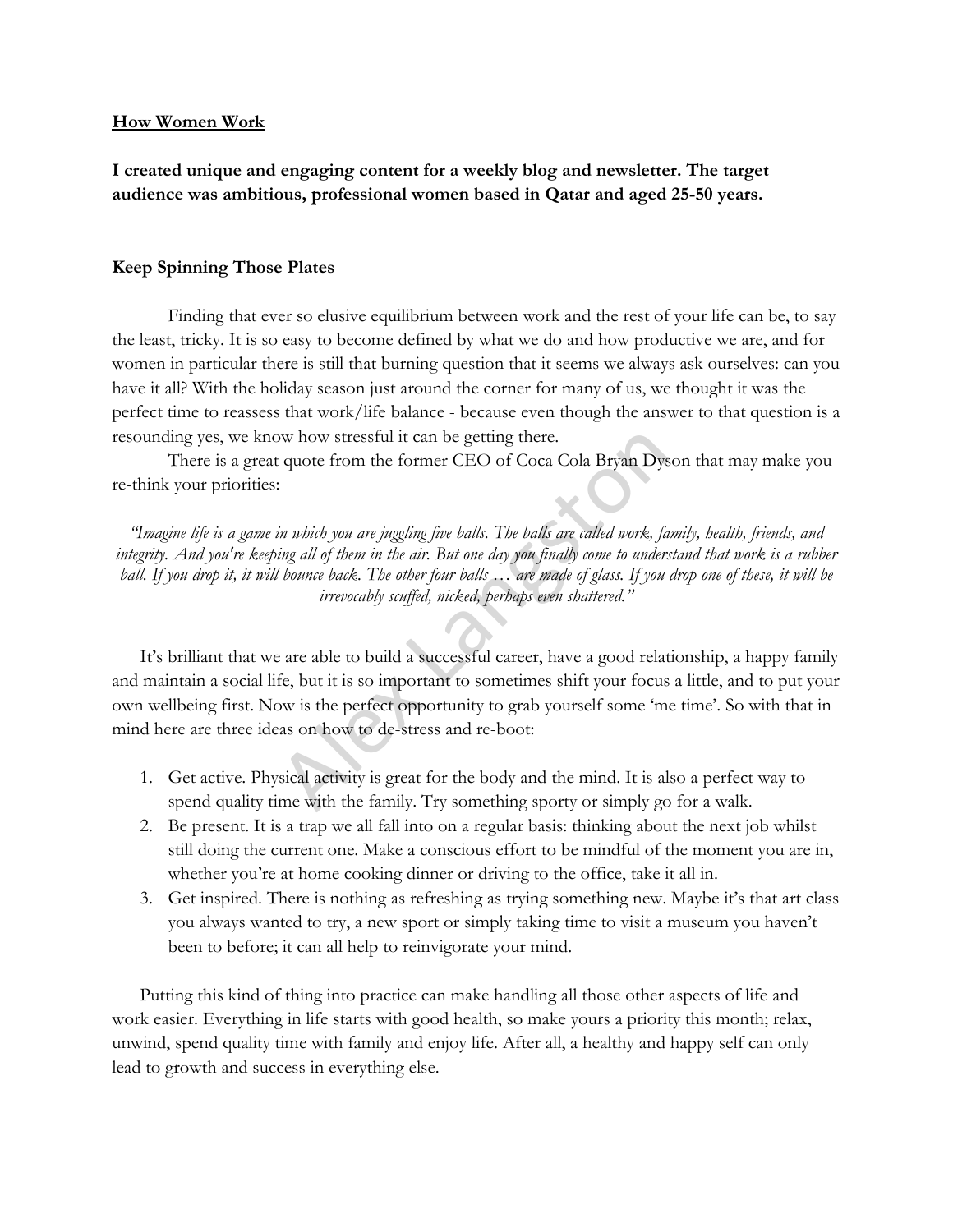### **Leader of the Pack**

For me, the idea of being a boss is a double edged sword. Despite a growing number of powerful female bosses in the public eye, I am all too aware that a woman in a leadership role is, statistically, an exception rather than the rule. As such I have witnessed first-hand the particular degree of skepticism that a woman in power receives from both men and other women. It appears to me that our perception of what a leader is continues to include certain personality traits that are typically seen as masculine. Strength, dominance, presence and authority – these are intimidating characteristics for an average young woman like me to try to embody. This leads me to ask myself: how can I become a leader without sacrificing what makes me, me?

There are two problems that I see as the biggest obstacles for myself in becoming a leader in the workplace. The first is my lack of credibility, and my willingness to buy into it. Women tend to be more self-deprecating than men, and I am guilty of not advocating for myself and underestimating my abilities, more than anyone. Chances have passed me by simply because I never thought to recommend myself for them - I never even considered *myself*, so why would anybody else? The second is my fear of being seen as bossy and unlikeable. I have bought in to the antiquated perception that showing myself to be driven and assertive will be viewed distrustfully by my coworkers, and that I could be socially snubbed as a result. This has, until now, been enough to put me off striving for what I want. Add to that the issues of work-life balance that I have been asking myself about since my early twenties, and it is not hard to see why Sheryl Sandberg blames 'dropping out' for the startling lack of female CEOs.

Yet, as Sandberg herself has demonstrated, it is no longer essential to channel a man in order to be a leader. Instead I have come to see that the characteristics more often associated with women - emotional intelligence, communication, creativity, inclusivity and likeability – can actually make me an even stronger and more effective leader. Being involved with the How Women Work community has allowed me to connect with other capable and ambitious women that have made me feel more confident in my abilities and choices. Now when I use the term leader, I not only mean a manager, a CEO or a supervisor who leads people and runs projects – I mean somebody who can lead themselves too. This I have found to be a work in process for me, as trusting my own capabilities and reaching for my own goals is my most demanding role yet. ilities, more than anyone. Chances have passed me by subsed in myself for them - I never even considered *myself*, so we fear of being seen as bossy and unlikeable. I have boug myself to be driven and assertive will be vi

Being the boss of myself is the first step I have taken in adjusting my attitude towards female leadership, and whilst societal attitudes towards our abilities and the barrier of this perception can be extremely restrictive, I am realising the importance in recognising my own unique power. It is just a matter of harnessing this power to become whatever I wish to be.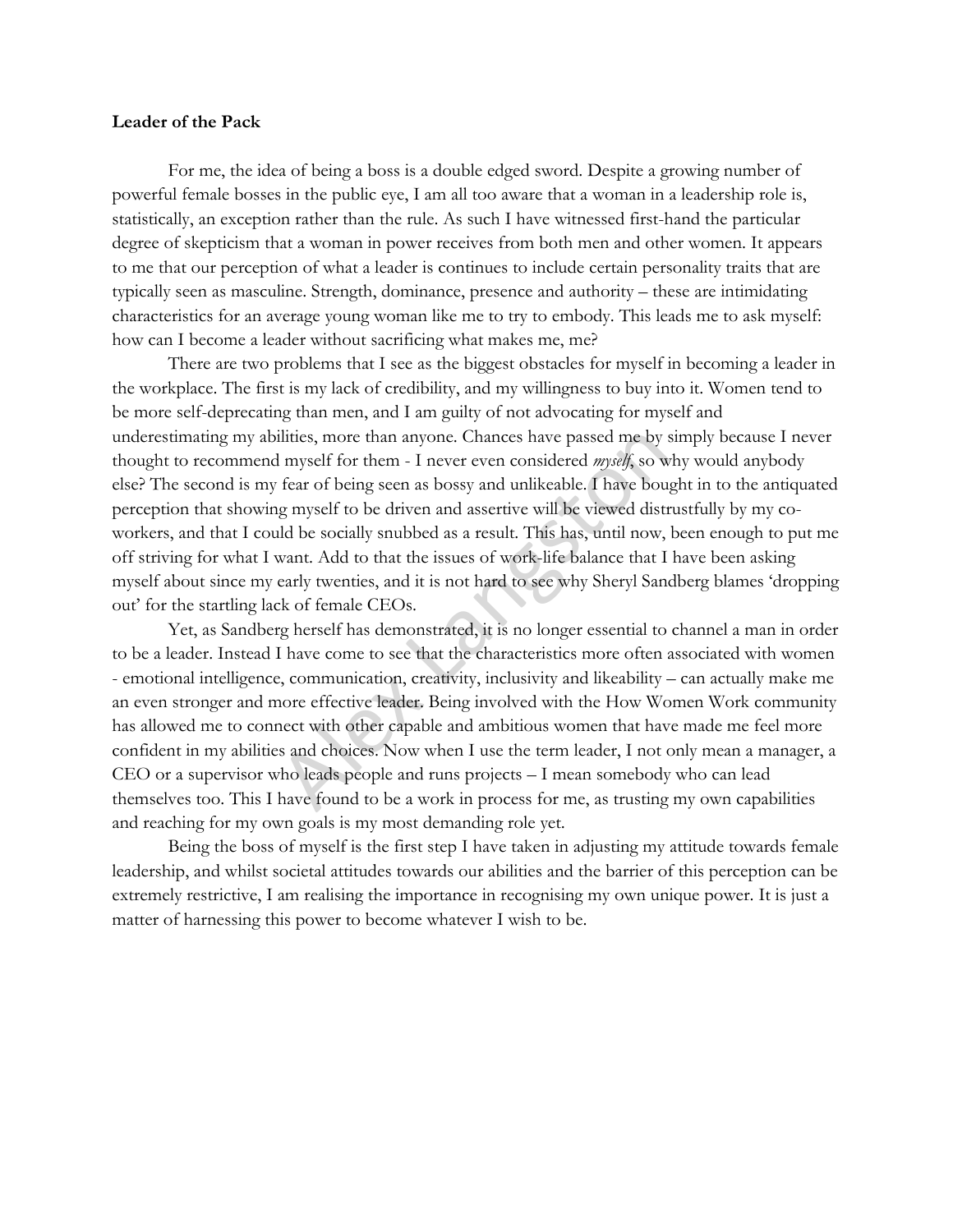# **The Career Network**

As a relatively new addition to the expansive ex-pat community here in Qatar, I have been throwing myself into job-hunting lately. I started in the way I usually would; uploading my CV to online agencies, using job seeking websites and making copious applications to jobs I liked the look of. But as I have become further immersed in Qatar life, I have been struck by how different the job-seeking scene really is here.

A significant amount of new people I meet tell me they did not gain their employment through a regular job listing or traditional application process. Instead, more often than not, I am told it was through a friend of a friend, a new acquaintance, or a chance encounter. The power of networking is huge in this country, and the enormously varied society found here is an absolute hotbed of opportunity.

The ability to network is an important skill to have no matter where you live in the world. The vast majority of job openings are never advertised, and so a career network can be an invaluable starting place for information and job leads. Here in Qatar the constantly evolving community makes keeping good contacts a little more difficult, but if you are able to put the time in, it also offers an ever-growing source of prospects just waiting to be tapped.

Another benefit of networking to find a job is that you build a community of people that will help and support each other at all stages of their careers. The real success of networking is in not only the potential to move your own career forward, but in the opportunity you have to help somebody else too. And it can all be through something as simple as getting to know someone!

The How Women Work community offers you many valuable opportunities to network even if you are not a natural extrovert. Through the engaging workshops, the open online forums, the jobseekers' conferences and the interactive format of our flagship event, the annual How Women Work conference in March, you have many an opportunity to make new friends and contacts merely by participating, without ever having to walk up to a stranger to strike up a conversation. Sound good? Join us at the upcoming events! b openings are never advertised, and so a career netwo<br>mation and job leads. Here in Qatar the constantly evo<br>ontacts a little more difficult, but if you are able to put<br>source of prospects just waiting to be tapped.<br>t of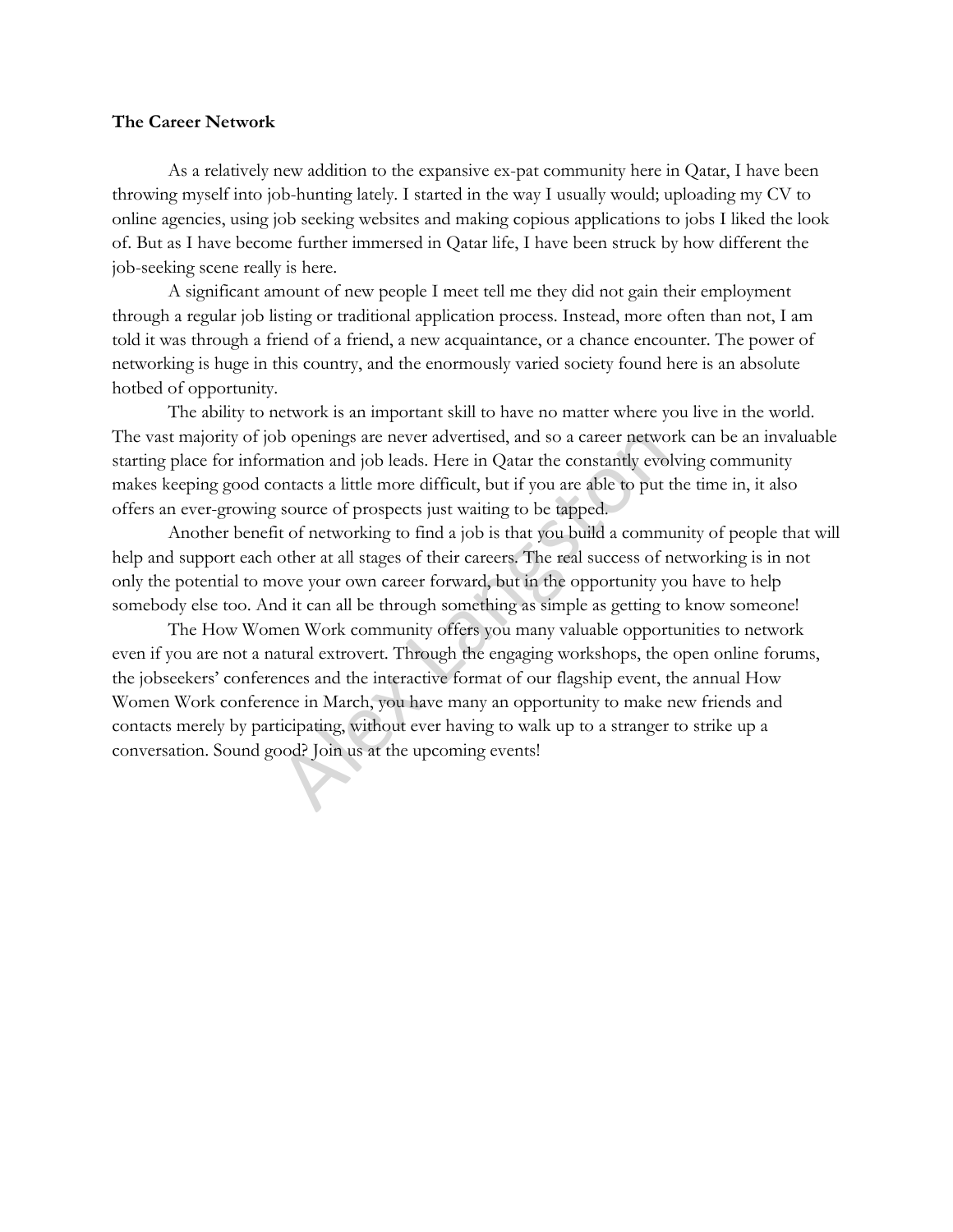### **War, what is it good for?**

The workplace can be an intense environment. Stress, different personalities, long hours and close quarters can all contribute to a situation that is ripe for disagreements. Unfortunately these stresses and more exist outside of our work too, meaning conflict is found in all aspects of life; so it is important to be able to deal with it effectively when we have to.

There are usually two types of workplace conflict, either a disagreement regarding a business issue which often escalates to a general mutual dislike, or a simple clash of personalities. In some cases conflict can be a good thing - differences of opinion can fire up positive debate, initiate the effective exchange of ideas, and spark creativity. But for the most part they are counter-productive – particularly where personalities are concerned.

If left unaddressed, conflict in the workplace will not only lead to the unhappiness of those directly involved, but other employees also, and this can in turn have some far reaching consequences. As well as causing problems for the business concerned, such as poor customer service, increased absenteeism and a downturn in productivity, disagreements of this kind can also spill over into personal lives and relationships by causing more stress for those involved.

When conflict is not dealt with proactively and quickly it rarely resolves itself, in fact it is more likely to become a bigger problem. A good leader is able to recognise that the two major causes of these problems are a lack of effective communication and the tendency for us to let emotions drive our actions, even at work. But even if you are not in a specific leadership role it is good to have an understanding of workplace conflict and ways to avoid, or at least minimise, it: as causing problems for the business concerned, such atteesm and a downturn in productivity, disagreements lives and relationships by causing more stress for thos is not dealt with proactively and quickly it rarely resolv

- $\triangleright$  Have an open mind it can be easy to forget that different people perceive things differently, so understanding your colleagues' point of view is vital for diffusing conflict as well as avoiding it altogether.
- $\triangleright$  Listen carefully often when we communicate with somebody, particularly in an argument, we are just waiting for our chance to talk again, but by listening properly we can understand their motivations and be in a better position to negotiate a solution.
- $\triangleright$  Get help assigning a mediator to the situation can be a really useful way of diffusing disagreements between two people, as they can be objective.
- $\triangleright$  Tackle it head-on ignoring the issue won't make it go away, so getting to the root cause and finding a solution as early as possible is the best way to minimise disagreements before they can mutate into something far worse.
- $\triangleright$  Use the conflict whether you are involved with the disagreement, a leader trying to solve the issue or just a witness to the workplace problem, conflicts can be an excellent opportunity to learn about team building, leadership and to stimulate innovation.

Hopefully these tips will give you some useful ideas on how to turn conflict into a 'win win' scenario for everyone, at work and in life.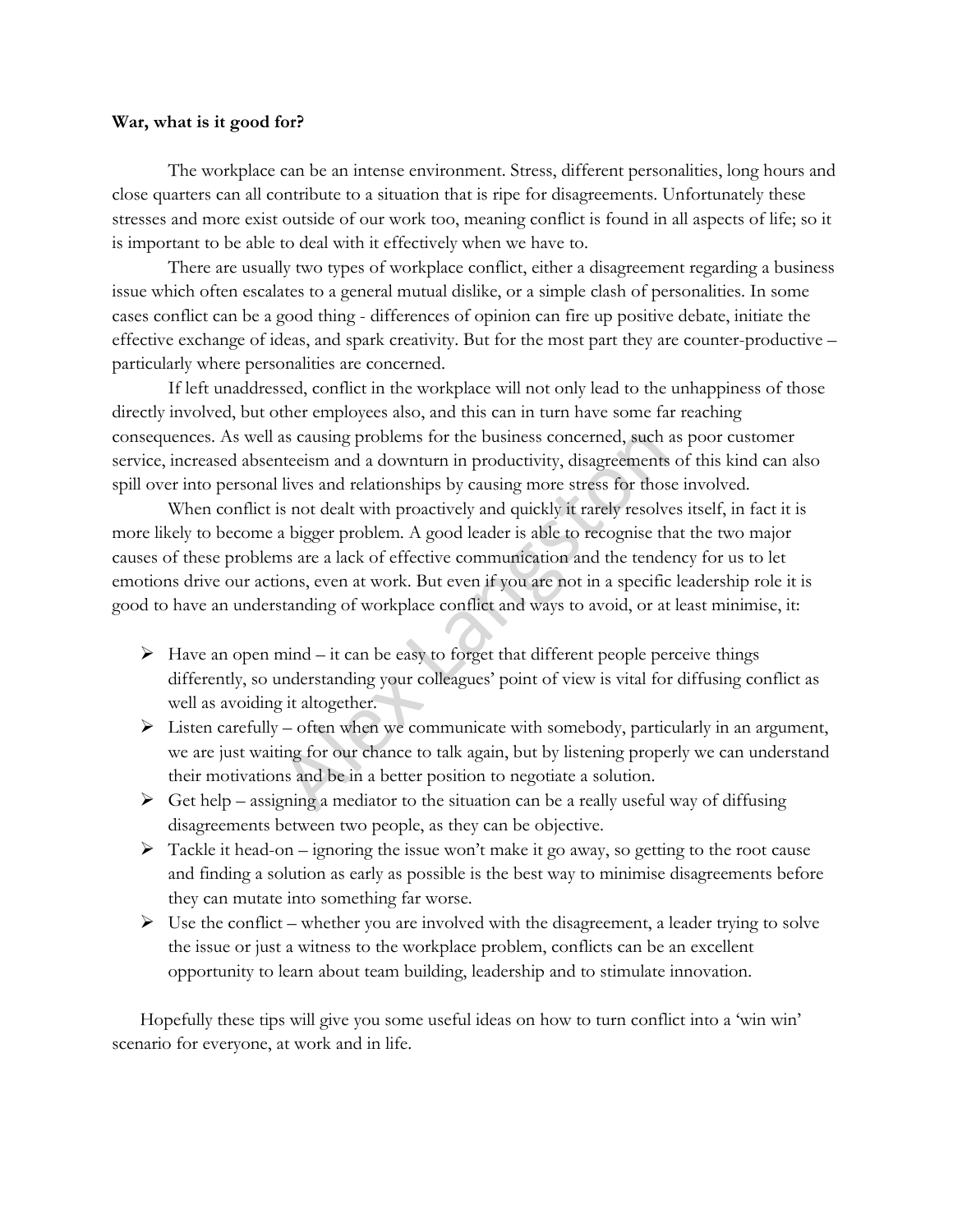# **Let's Get Personal**

Times of national and even global religious celebration and festivity are often centred on your immediate family and friends, and it is wonderful to have time with those you love; but it can also be a time that makes you think about the bigger picture. The world is a big place, so it is easy to imagine that as an individual you might not have much impact. Your actions often influence the people closest to you, but the ripple affect can sometimes extends much further than you may imagine.

Corporate Social Responsibility (CSR) is an area of business practice that has been around for a while now, and which is continuing to develop in companies of all sizes. This is a great step forward in corporate ethics and policy, but on an individual level it sometimes misses the mark.

That is where Personal Social Responsibility (PSR) comes in as a tool for workers at all levels to contribute to the world around them, locally and globally. PSR plans are a great way for those that are freelance workers or that are self-employed to contribute to the greater good. They can also empower you to address the areas of your own work life that you may be finding unsatisfactory.

Personal responsibility is about taking ownership of your work life choices and understanding your accountability in the work place – whether that is in an office or in your own home. PSR action plans can be detailed or quite simple, but the aim is to be the change that you want to see. Some general tips for personal responsibility, at work and in your personal life, are: or that are self-employed to contribute to the greater gcs ste areas of your own work life that you may be find<br>msibility is about taking ownership of your work life ch<br>countability in the work place – whether that is in a

- $\triangleright$  Reduce the negativity you might add to your environment eg. gossiping at the office, responding unconstructively to emails
- $\triangleright$  Ensure your daily decisions and actions are in line with your own values
- $\triangleright$  Visualise contributing positively every day eg. assist a colleague with a task, smile at a stranger

Personal responsibility is the freedom to create our own lives, and social responsibility comes when we realise that our actions have consequences beyond us. By empowering ourselves to take control of our choices, professionally and personally, we can positively impact the world around us and improve our own happiness and wellbeing at the same time.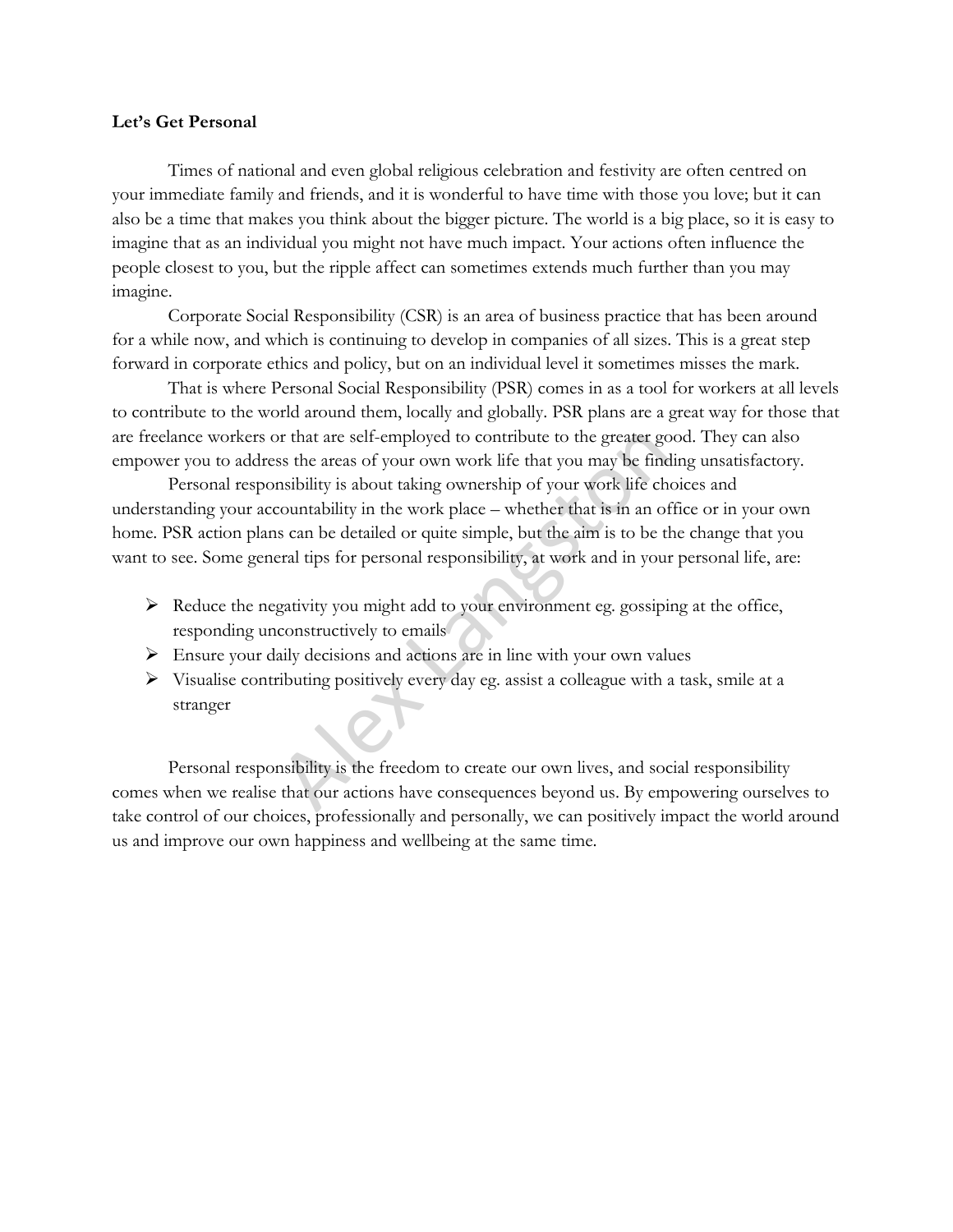### **Celebrating Qatar: Happy National Day!**

National Day in Qatar really is something special. As a celebration of Sheikh Jassem bin Mohamed bin Thani's succession as ruler and founder of the State of Qatar, it is an opportunity to celebrate those that have worked to make Qatar a great country. It's also the perfect time to shout about the brilliant women that have helped to shape Qatar over the years and their contribution to the diversity that now enriches the country.

Since moving to Qatar it has been eye-opening for me to learn about the women that this country is home to. For example, the work of H.E. Sheikha Al Mayassa as a Chairperson for arts and cultural institutions, such as Qatar Museums, is as inspiring as it is expansive. Having stepped away from her original career in the Foreign Service to pursue her passions, she has found a balance that many women seek: '...I found that working in the culture sector is the perfect bridge to combine my interests, and my priorities in bringing up my own children' ([Qatar Museums](http://www.qm.org.qa/en/blog/exclusively-our-chairperson) interview May 2014). Her contribution to Qatar's cultural landscape alone is remarkable, but to have achieved it whilst taking care of a family is arguably even more so.

Life in Qatar enables all women, from all backgrounds, the opportunity to design their life around their needs and interests. The short film *I Am a Qatari Woman* from Doha Film Institute gives us a brief insight into this, giving a snapshot of the life of a regular Qatari woman. It is an example of a woman happily excelling as she lives, works and raises her children here.

Women are a vital component of Qatar's vision of unity and growth. With more and more women running their own businesses, working freelance and taking ownership of their careers, they are shaping the future of this country. Organisations like How Women Work offer the women of Qatar extra support in achieving these ambitions, and our workshops aim to empower you to develop your career and to grow professionally in the areas that you are most passionate about. In to Qatar's cultural landscape alone is remarkable, but<br>family is arguably even more so.<br>aables all women, from all backgrounds, the opportuni<br>interests. The short film  $\frac{1}{A}m a Q_{d}tan' W_{om}$  from D<br>into this, giving a s

This is my first year seeing the events and build up around National Day, and it is definitely an exciting time to be here! So let's celebrate Qatar and all it has to offer us; how will you be getting involved this year?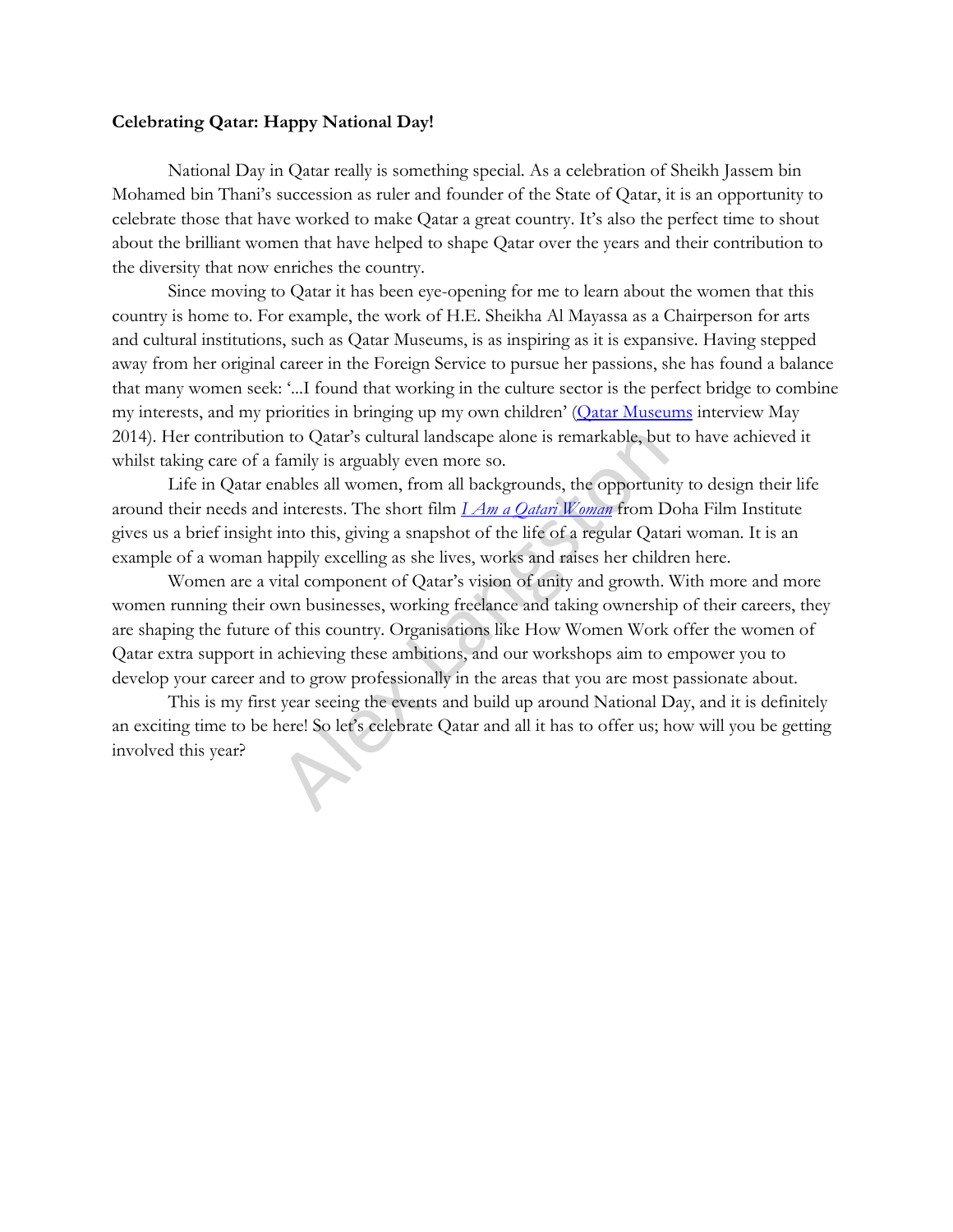# **Happy New You!**

Happy New Year to you all! Whether you celebrated Christmas or not, I hope you are feeling merry and full of good cheer. At this time of year it may seem like you are being bombarded by the 'new year, new you' message from every angle and it can feel a little overwhelming. However, whilst personal change is possible at any time, the ceremonial closing of one year and the beginning of the next really is an excellent opportunity to spark your creativity and get re-inspired. With only three months until the How Women Work Conference, it is time for us at HWW to shift up a gear: why not join us?

Starting fresh in 2015 doesn't have to mean making any massive promises straight away; in my experience those huge New Year's resolutions tend to lose steam quite quickly. Instead, perhaps try breaking it down a little. First, define what your final big goal is in a very clear way, including by when you realistically want to have achieved it. Then, split that goal into regular intervals of smaller goals with their own timelines, making sure that they contribute to your main one along the way. By starting with a smaller, more manageable, set of goals, that final objective will hopefully not seem so unattainable. Plus the regular milestones that you will achieve will help to keep you on track.

Incremental, steady progress can be much longer lasting and much more satisfying, but keeping motivated can still be a challenge for everyone at certain times and we all need a little help to stay focused. Here are some tips that may help you keep your eyes on the prize:

- 1. Try to enjoy the process nothing will scupper your plans more quickly than the boredom of trying to reach them over a long period.
- 2. Concentrate on the immediate goal in front of you if you have broken your end goal down into smaller milestones, then focus on each one at a time.
- 3. Track your results make sure you celebrate those milestones when you reach them, even if it's only with something small, reward yourself.
- 4. Create a motivational vision board whether it is a collage of images that inspire you or a quote that you find encouraging, surround yourself with positivity and make sure you have easy access to it when you may feel like giving up. melines, making sure that they contribute to your main<br>more manageable, set of goals, that final objective will<br>regular milestones that you will achieve will help to kee<br>eady progress can be much longer lasting and much m<br>
- 5. Have a clear reason for pursuing your goal the 'what' that you want to achieve will only happen if you have a good 'why'.

These tips and strategies can be applied to pretty much any ambition you may have, from moving up the career ladder to losing weight. Perseverance is the real key, so keep going and let us know what you want to achieve in 2015!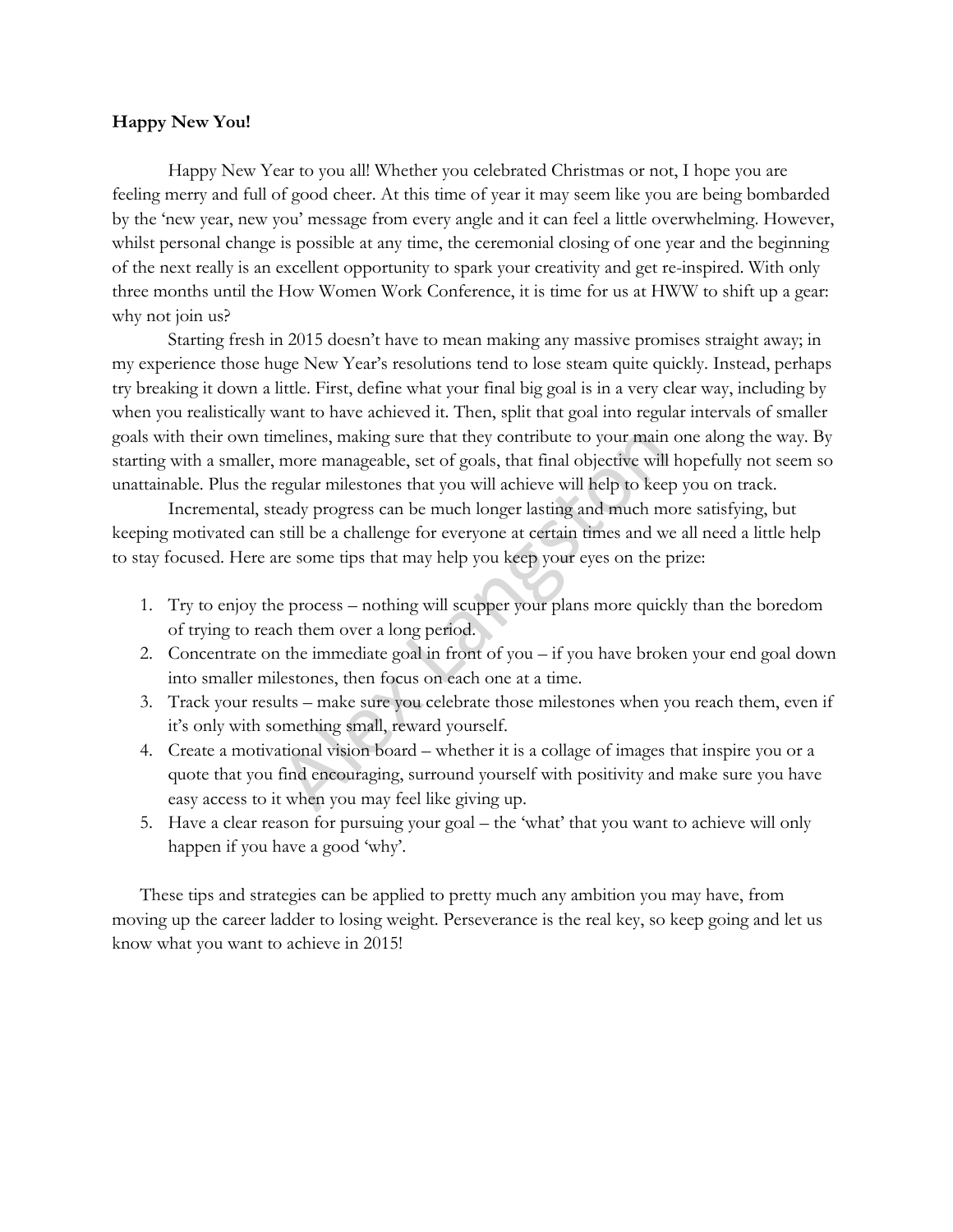## **Judge A Book by the Cover**

Now that 2015 is in full swing and we are all feeling strong and positive about keeping our resolutions going, it is a great time to think about what we are projecting into the world and how we perceive those around us. In a country like Qatar, where a huge portion of the population is new and trying to make friends or network for business, first impressions are crucial. Within just seven seconds of meeting somebody new, we make hundreds of assumptions about them, based solely on what we perceive about things like their hairstyle, clothes, handshake, and voice. So how can we put our best foot forward and project what we wish others to know about us?

We can have our opinion of somebody all sewn up before we even know a single thing about them, and we often don't even realise it. This natural instinct enables us to assess situations for danger, and we are being equally judged all the time too. Unfortunately, in a lot of cases, judging a book by its cover can be seriously misleading; particularly if our assumptions are negative. Often business interactions rely heavily on good first impressions, and we can often unwittingly miss out on great things because of this.

It is a two way street though, and whilst we can learn to be more open to new people and to look beyond appearance we should also take responsibility for what our own appearance is projecting and how this can influence the way other people respond to us. Although we cannot stop people make those snap decisions about us, we can try to make it work in our favour. Here are some helpful tips for being the best version of you from the very start: ely heavily on good first impressions, and we can often<br>
e of this.<br>
street though, and whilst we can learn to be more oper<br>
e we should also take responsibility for what our own<br>
scan influence the way other people respon

- 1. Be at ease if you are uncomfortable or on edge, you will probably make others around feel the same and that is not a good first impression to leave. Calm confidence will make others feel at ease too.
- 2. Be an individual making a good first impression doesn't mean losing your individuality and conforming to what you think other people want to see. As long as you dress appropriately for the situation you are in, personal style can be a bonus.
- 3. Be polite give your full attention to whoever you are meeting. Rude or disinterested behaviour is just as memorable as attentive and polite behaviour, so consider how you want to be thought of later.
- 4. Be positive your attitude shows in all you do. Whether you are feeling nervous to meet new people or are facing criticism from your boss, try to see the best in the situation and be upbeat about it where possible. A positive attitude and a smile can go a long way!

Every encounter you have is a chance to meet new people and network your way to something great. Our conference in March is going to be a brilliant opportunity to make a good first impression on other like-minded women, so hone those skills and make sure you use those seven seconds the best way you can.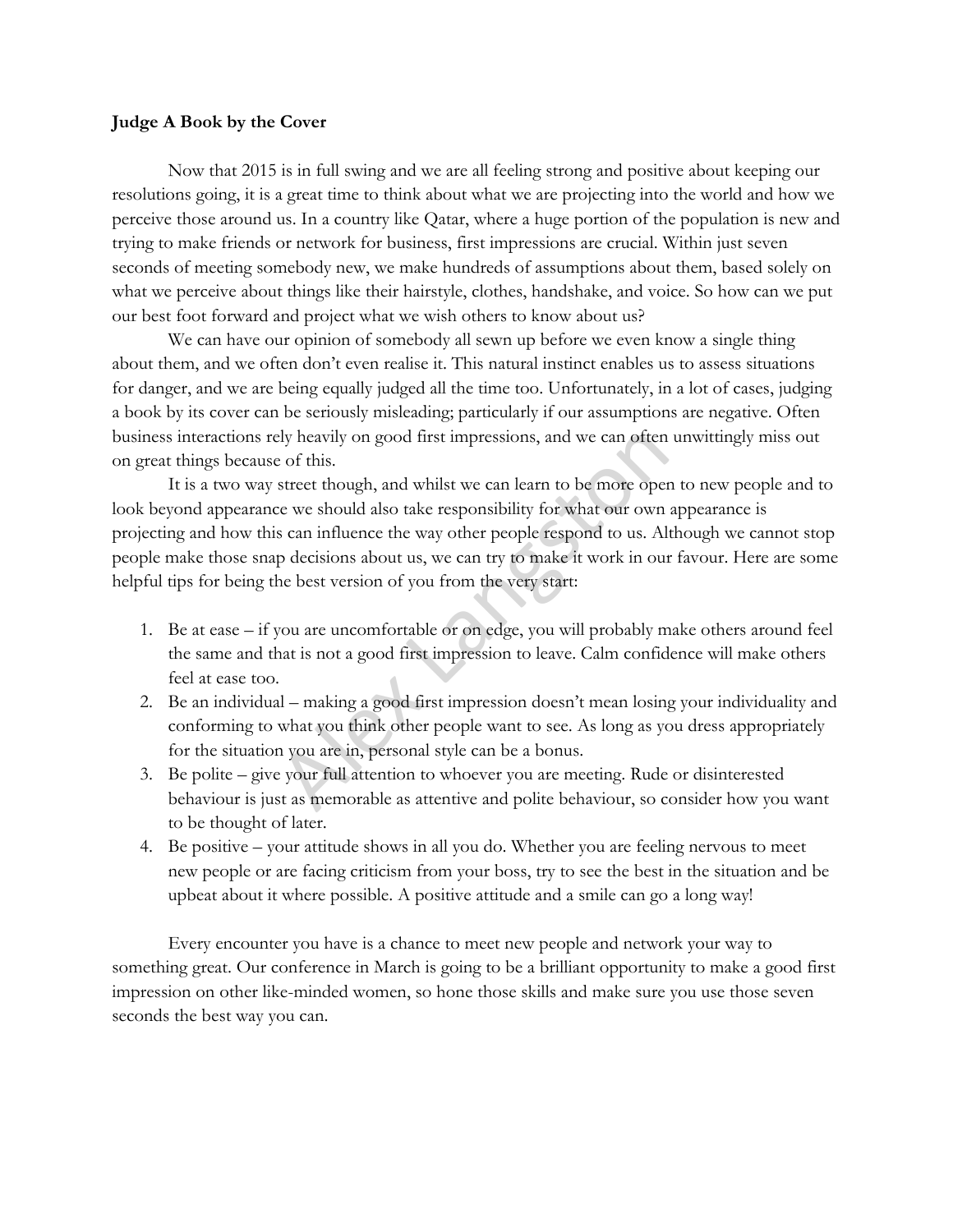#### **Be the Change: Part 1 - Something New and Different For Us**

With our annual conference almost here, I have been thinking about this year's theme and how I can apply its message to my life. In order to 'Be the Change' that I want to see, I must first start with myself. Since moving to Qatar in September, I have noticed myself getting stuck in a rut. I can see my husband and me quickly getting used to, and sticking to, what we find comfortable. After the massive upheaval of coming to live in a new country it is understandable that we would be grasping for some sort of normalcy, and this is most easily found within a routine – but that is not what we came here to do.

A whole new way of life is what I was desperate for when we moved here: less work stress, more career opportunities, better pay, great weather and more free time seemed almost guaranteed. In the 5 months that we have lived here this has for the most part proved true, but human nature loves a good schedule and so I find my weekdays merging into one similar blur and, in the recent cooler weather, our weekends becoming a lazy persons guide to life. So since the New Year I have become determined to nip these winter blues in the bud.

I am snapping us out of it by actually doing things, by ticking some items off of my must-do activities list and grabbing new experiences as they come along. From starting the yoga programme that I had been meaning to do, to going to watch a professional tennis match, to cooking my first beef stew this week, change really is good. Next up on the list: A Falcon Festival, the Qatar Color Run, a photography course and dune bashing. ekends becoming a lazy persons guide to life. So since<br>nip these winter blues in the bud.<br>us out of it by actually doing things, by ticking some it<br>ing new experiences as they come along. From starting<br>g to do, to going to

Shaking things up, even just a little, has been enlivening, and I have found myself feeling much happier and healthier as a result too. A positive mind really does make a positive life and by making myself experience all of these new things, I am being the change that I want to see in my life.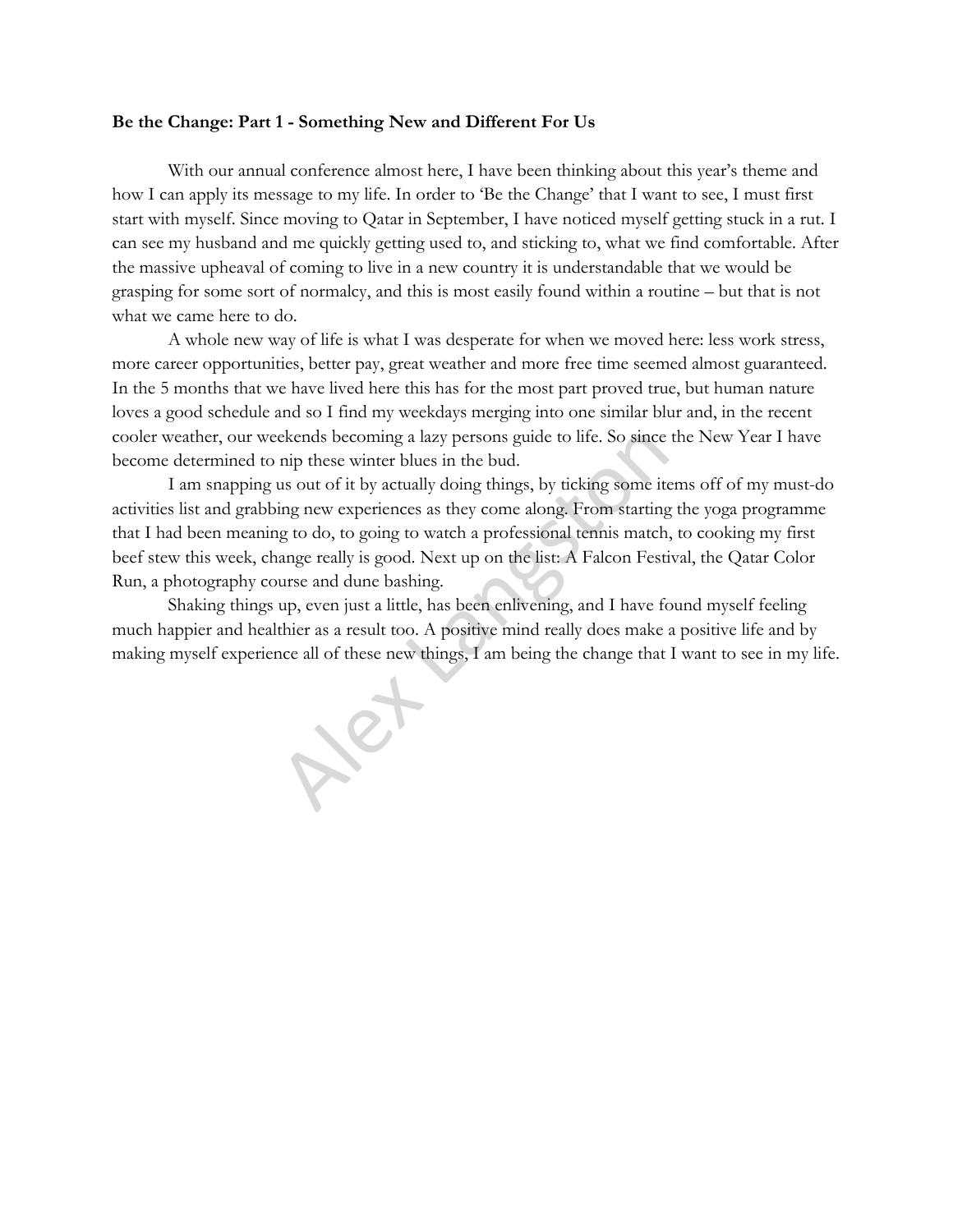### **Be the Change: Part 2 - Change Your World**

The environment in which we live is a key contributor to what makes us the way we are. As much as I would like to think that I am my own person, capable of changing or developing myself completely using only my will-power, at times it is very clear that external factors are the real cause of my behaviour. In attempting to engage with this year's conference theme and to 'Be the Change' I have become aware of the difficulty I have in changing my habits. I am mostly concerned that once the New Year buzz wears off so will my renewed enthusiasm for transformation, and my determination along with it. So, to counteract this I am going to work backwards: I am changing the world around me in order to change myself.

The approach may sound counterintuitive, and I have my doubts, but time and again this method is proving itself. We are all more reliant on environmental triggers than we even realise. It can be as simple as eating an unhealthy snack whilst watching a film, reading in bed before I am able to fall asleep, filling a big plate with my dinner just because, or clicking on Facebook every five minutes whilst using my laptop. In my mind all of these things are associated with one another, but it is just out of routine that these habits have formed.

To break this vicious cycle I know that my first step towards is to acknowledge these bad habits. Then by prioritising a few, and perhaps writing them down, I will hopefully be making myself more mindful of when this behaviour occurs. Being mindful of the situation is a good start, but not entirely reliable, so I must also make physical adjustments in my environment; for instance not taking a book to bed with me, making sure only healthy food is in the house when planning a film night or designating just one specific timeslot or device to use for social media during the working day. ig plate with my dinner just because, or clicking on Factor y laptop. In my mind all of these things are associated that these habits have formed.<br>
icious cycle I know that my first step towards is to ack sing a few, and p

This all goes hand in hand with taking social responsibility, by putting mindful positivity energy into the world through my actions, I am not only bettering my own life but I am potentially bettering the lives of those around me. In making destructive behaviours more difficult for myself to engage in, I am hoping to reduce my own propensity for failure and therefore change my world, and the world I live in, for good.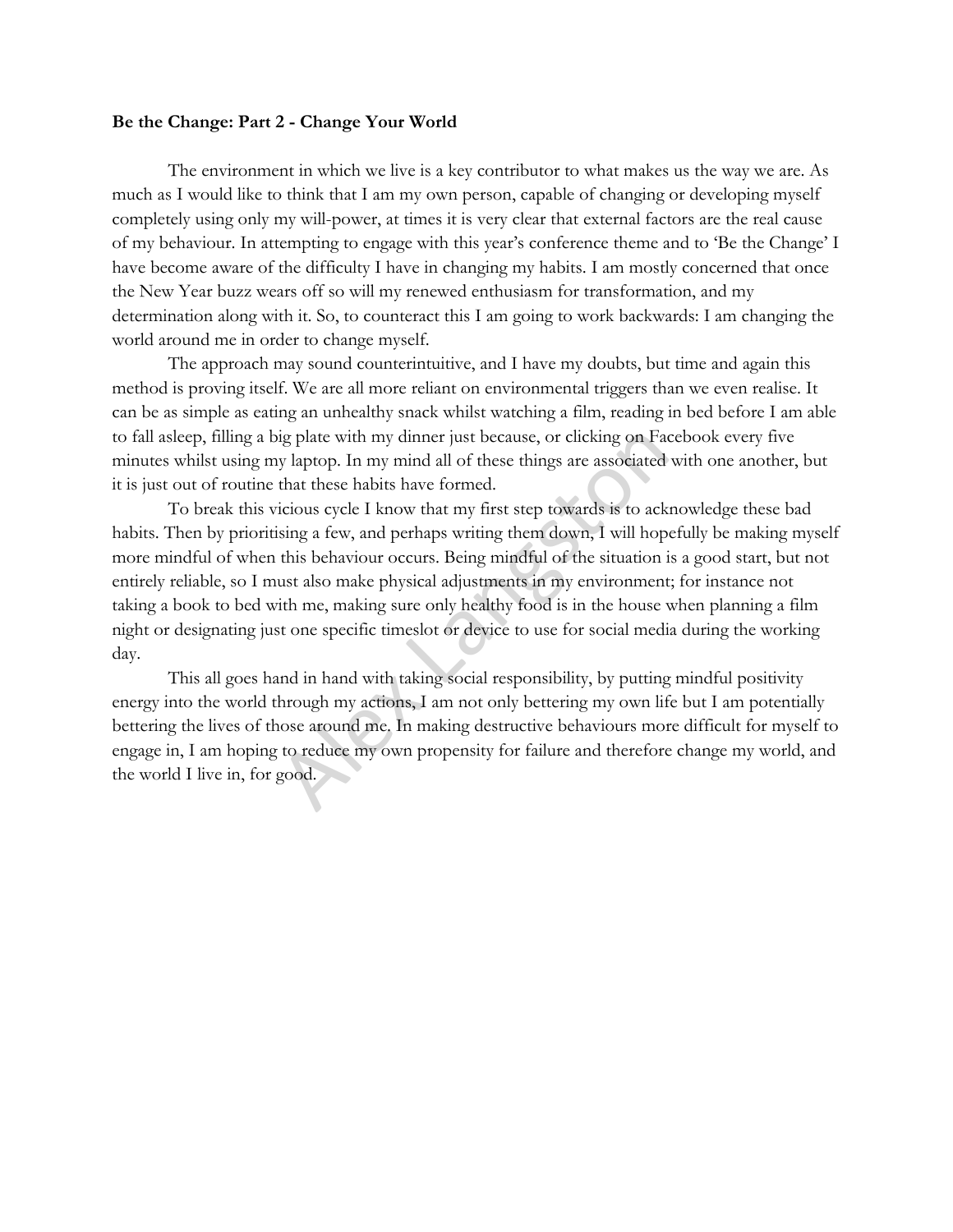### **Be the Change: Part 3 - You Can Do It!**

With all my attempts to 'Be the Change', I have found one of the hardest aspects to be actually thinking I can do it. For me, this goes beyond willpower or wishful thinking, as I struggle to imagine the changes actually taking place and sticking. I think this stems from a combination of things: firstly a chequered past of failures in areas like diet, exercise and outlook; secondly, as a result or in conjunctions with that, a real lack of belief in my abilities at nearly every level. Don't get me wrong, I am not a simpering wreck of low self-esteem, but I think a lot of the time when it comes to the crunch I have a problem with truly thinking I can achieve my goals.

Perhaps I have been dreaming too big, but the end goal always seems very far way and the road to attaining it more often than not gets too rocky for me to traverse. So along with the smaller changes I am making this year, to adjust my life slowly, I am going to adjust my mind. I have recently rediscovered this quote by founder of Ford Motor Company, Henry Ford:

# *Whether you think you can, or you think you can't – you're right.*

When I started to consider the meaning of this quote I realised that it really is that simple. There are things that are difficult to control, the world around us is a big place and we are not the centre of it, but it is possible to control what we personally put out into that world. The actual power of thought is a highly debated topic, but I can't deny that when I consciously try to think positively, even in the face of obstacles and frustrations, things do start to turn out better - and I say this as a cynical, glass-half-empty devotee of twenty-seven years. Whether you think you can, or you think you can't – you're right to consider the meaning of this quote I realised that it re difficult to control, the world around us is a big place sible to control what we personally put

From now on then, I will be aiming higher. Whether it is at work, in my relationship, with my diet or my hobbies, I will be setting the bar high. And whilst having a real belief in myself seems like a difficult task, especially in this world of happy selfies and overblown Facebook statuses, what it really comes down to is just swapping negativity out, and positivity in. When I think of it like that, it's nearly impossible to imagine I could fail.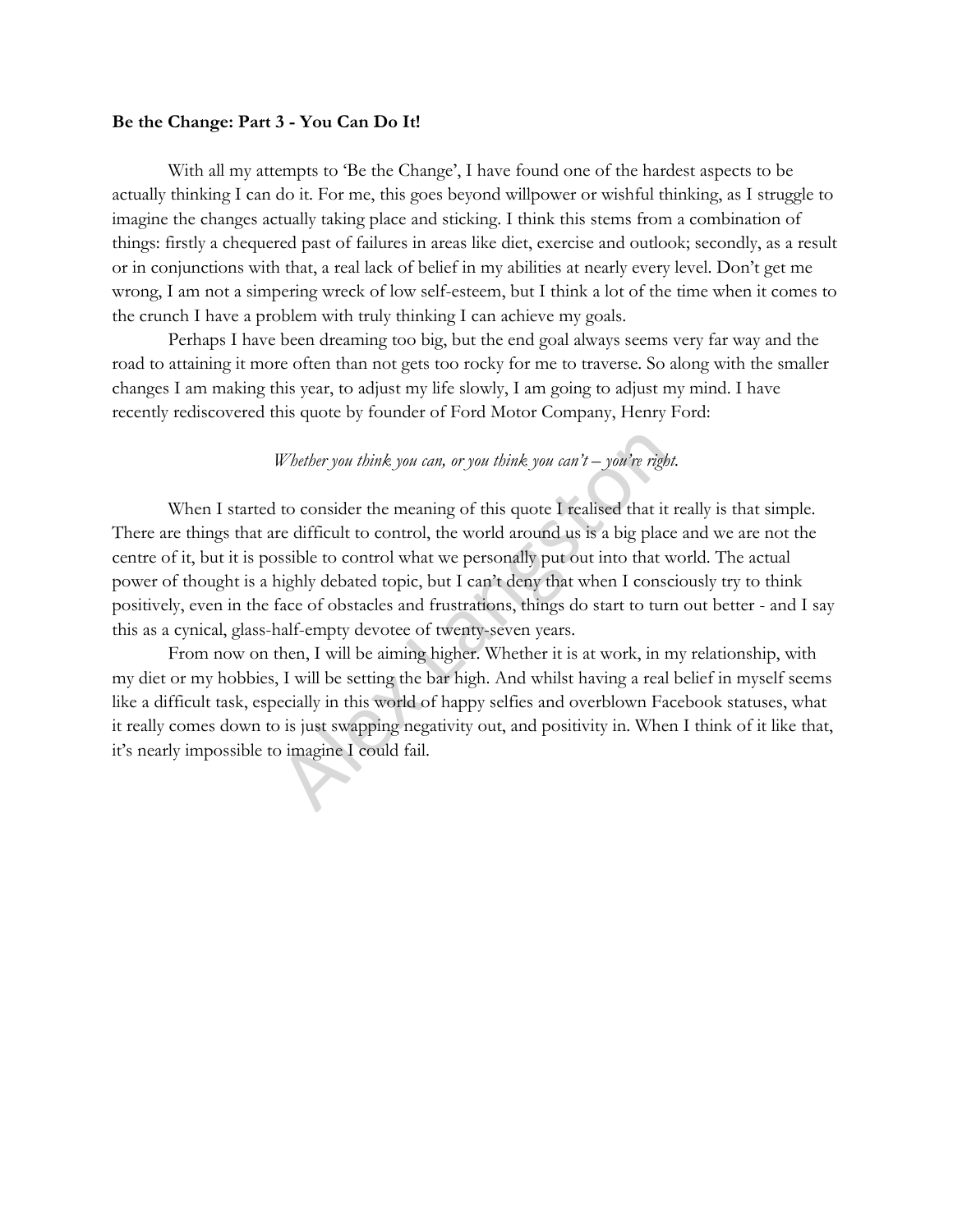### **Be the Change: Part 4 - Only Connect**

Connection can be tricky to define. If you based it on things like Facebook, Instagram or Twitter, you could be forgiven for thinking you have lots of connections with lots of people. But it is ironic that in this time of mass high-speed communication across multiple platforms, it can be so easy to feel alone. The idea that we are all connected just because we are all in contact is an easy fallacy to believe. Even though I appreciate the ease with which I can regularly chat to my family half-way across the world, it is still difficult to maintain a real connection in that way. It all takes a lot of time and effort - but it should, shouldn't it?

When I really consider the best relationships in my life, those ones that have any real depth or substance, it is clear that they are the ones that I have taken time to cultivate. Not only this, but it is also obvious that these relationships can only thrive when both parties have invested their time, emotion and effort. Perhaps this sounds obvious, but it's easy for me to get hung up on how many 'likes' my latest Facebook status got, or how many times my witty tweet was re-tweeted or favourited, and to forget that none of it is actually connecting.

Social media has an important and ever-developing role in our lives, but our online profiles are often just a projection of what we want the world to see. They are rarely natural or spontaneous, and they usually offer quite a one-dimensional view. I know that we project all the time - at work, with family, with a partner – we are always showing different aspects of ourselves, but the big difference for me is that I can't curate my personality 'in real life'. I find that most people I meet can't either. Sooner or later real personalities, beliefs, stories and ideas come out, and that is where a real connection with another human can be forged. This is what we regularly experience at How Women Work, when parts of the community come together in 'real time' for a workshop or conference. I think that is where personal growth can really happen, through human interaction meaningful dialogue, eye-contact, a hand-shake. ok status got, or how many times my witty tweet was r<br>et that none of it is actually connecting.<br>In an important and ever-developing role in our lives, b<br>ion of what we want the world to see. They are rarely r<br>quite a one-

What I love most about looking up from my phone and connecting with somebody is the way in which it can really change my outlook. It takes me out of my own head, that self-centred bubble that social-media makes so easy, and it gives me another perspective. Personally, it is a work in progress for me to break out of my tech habits, to expand my real life social circle and to really connect. But I really believe that the positive effort it takes to interact with others will in turn come back to me ten-fold, and in the meantime I hope small changes like this can only benefit my wellbeing and personal development.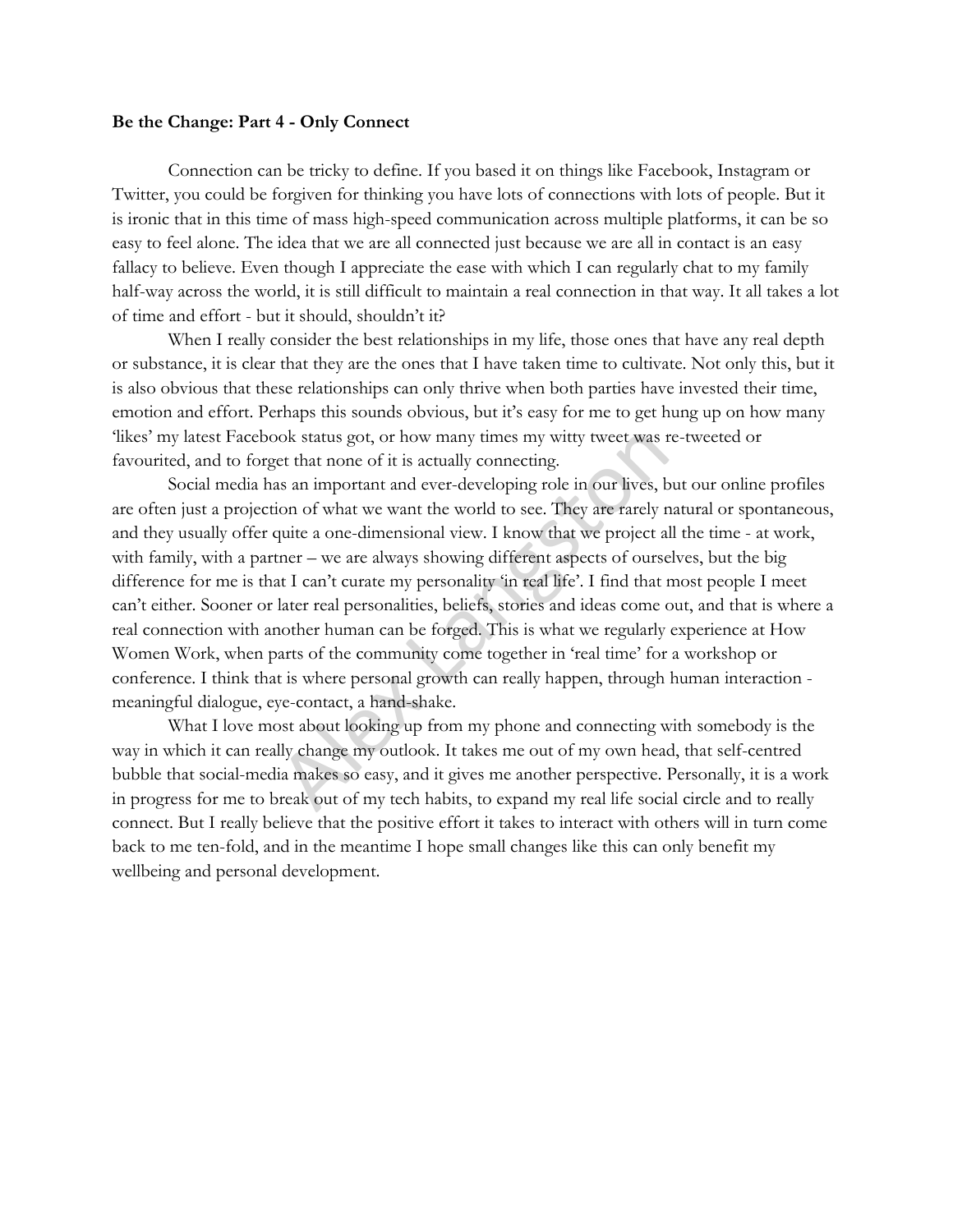### **Be the Change: Part 5 - It's A Balancing Act**

I have now been working on my personal goals of change and development for about two months, and I think it would be the perfect time to assess how it has been going. Self-assessment can be difficult, and in the past I have been particularly rubbish at it. I have a tendency to go a little overboard by criticising every slip-up, chastising myself for every mistake and agonising over what I should have done better. I am a lazy perfectionist, and that can be really exhausting. But this is the year of change! So for once I am going to give myself the benefit of the doubt and gently look back at the last eight weeks and all that I have done.

The first point I should make is that my world has not been turned upside down. In many ways though, everything is really different. It feels different. I am far more aware of things that are affecting my wellbeing, such as what food I am eating, how much physical activity I am doing, how much time I am allowing myself to relax and the way in which I am prioritising my time – but in a positive way. I now make an effort to no longer be frantic and overly controlling about these things. It is an hourly battle but that negativity is fading away, and in its place I now consciously try to make sure I am doing what feels good for me.

A huge part of this attitude change relies upon me acknowledging the things that are out of my control. Mental positivity and a stress-combating lifestyle have gone a long way for me in the last few weeks - I gained employment, I have lost a little weight, I have thoroughly enjoyed some new experiences - but life hasn't suddenly become one big, happy party since January 1<sup>st</sup>. Bad days still happen and bad things still happen in my life, stress still finds me and sometimes I still even eat pizza. The difference for me now is that I know it doesn't mean complete failure or that I should give up all of my positive new practices. ke an effort to no longer be frantic and overly controll<br>to that negativity is fading away, and in its place I now e<br>eels good for me.<br>this attitude change relies upon me acknowledging the<br>sitivity and a stress-combating l

Life is about balance, not sudden or severe lifestyle changes that are impossible to maintain. A positive outlook and positive actions most of the time are not undone by a couple of less productive things. Everyone needs that day on the sofa doing nothing once in a while, and as long as I know that the next day I will get up and do better then I think everything is going well. Maybe there has been a seismic shift after all.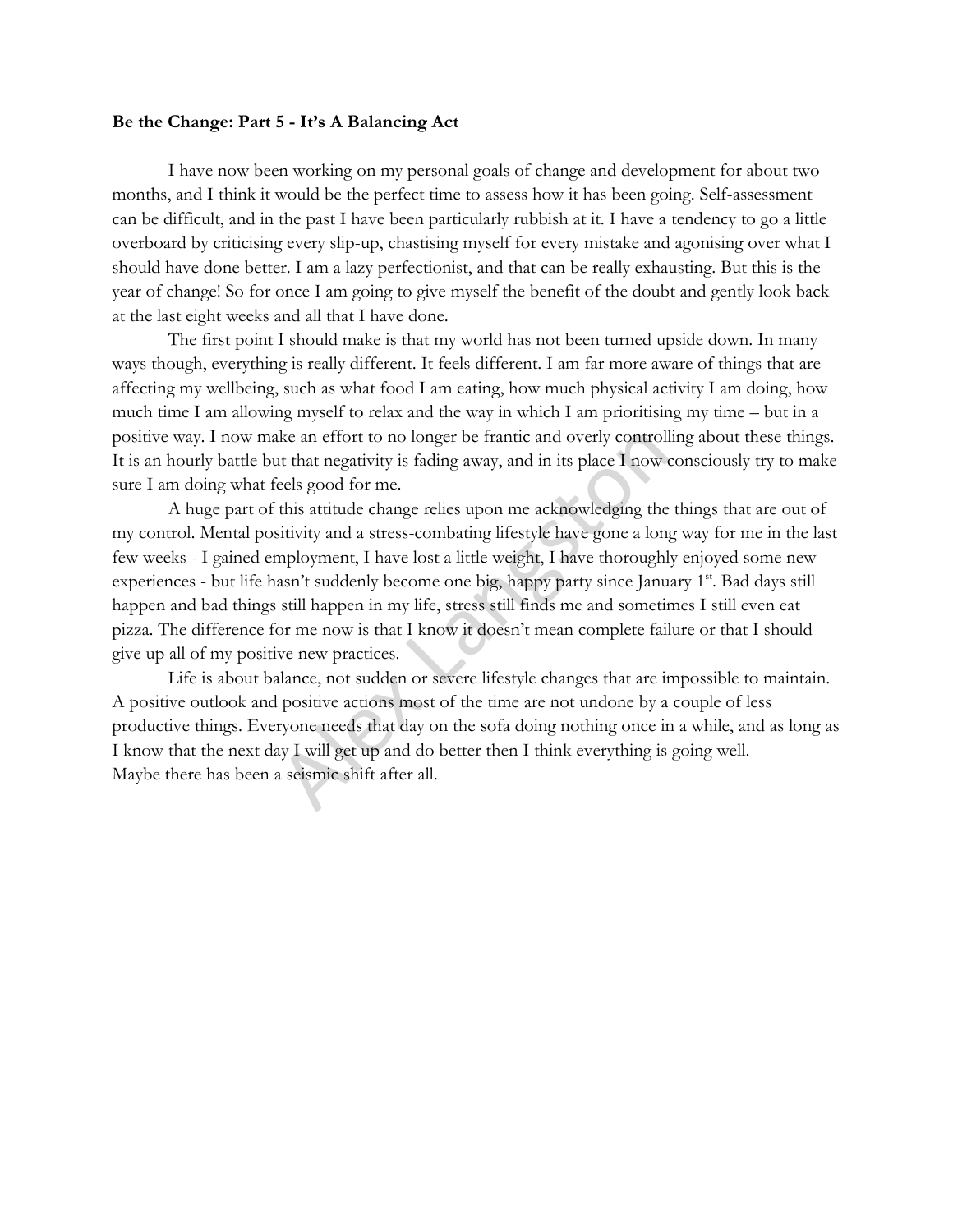### **Be the Change: Part 6 - Keep on Keeping On**

Change can be slow, especially big change. If, like me, you are looking to make adjustments to your life that will last, then it is fair to say that patience is definitely a virtue. Last week I talked about my biggest realisation so far, and how giving myself a break once in a while is actually okay. Acknowledging the need for balance between strictly following self-imposed rules and giving them all up completely is the key to maintaining my sanity. At the same time I am hoping that it might go towards ensuring the longevity of my life changes, and that the process could even be enjoyable too! I have also come to realise that the end result is not what I should be focusing on, and so my latest challenge is going to be viewing the process as a good thing, and not just something to endure.

It is easy to think of things we want as an end result sitting in the distance, waiting to be attained. But unless we are talking about that McQueen handbag I am pining for, life goals are rarely so easily measured. I have old thought patterns that keep insisting that the right haircut, outfit or lipstick will bring me true happiness, but the older I get the more I realise that all these things are just temporary fixes. I might get some fleeting joy from them in the moment, but in the long run none of them add much to my life. Things that really matter tend to take a little longer to attain, and I am learning that they take even longer to maintain.

One of the best things I have learned since taking up yoga has been the real meaning of the word practice. In general, we refer to the act of doing yoga as 'practicing' yoga, something which we don't tend to say about other physical activities. This turn of phrase is based on the yogi philosophy that the point isn't to perfect postures or be the most flexible, it's not about looking the best or trying to out-do everyone else in class; it's not even about trying to out-do yourself. Instead the focus is on doing whatever you can each time you step onto your mat – if you are having a bad day just relax, breathe and take things easy, if you happen to feel brave then try a new pose or stretch that bit further. But maintain your practice. Thus the older I get the more I realise than might get some fleeting joy from them in the moment, h to my life. Things that really matter tend to take a lit take even longer to maintain.<br>
things I have learned since takin

I think this is a perfect analogy for life, and I have been trying to implement the same idea into other aspects of my life. It all ties in nicely with the idea of balance too – persevering through bad days and trying again for a good day. The very process of change is where I know I will find the most satisfaction from continuing to learn and grow. For now then, I am going to keep on practicing.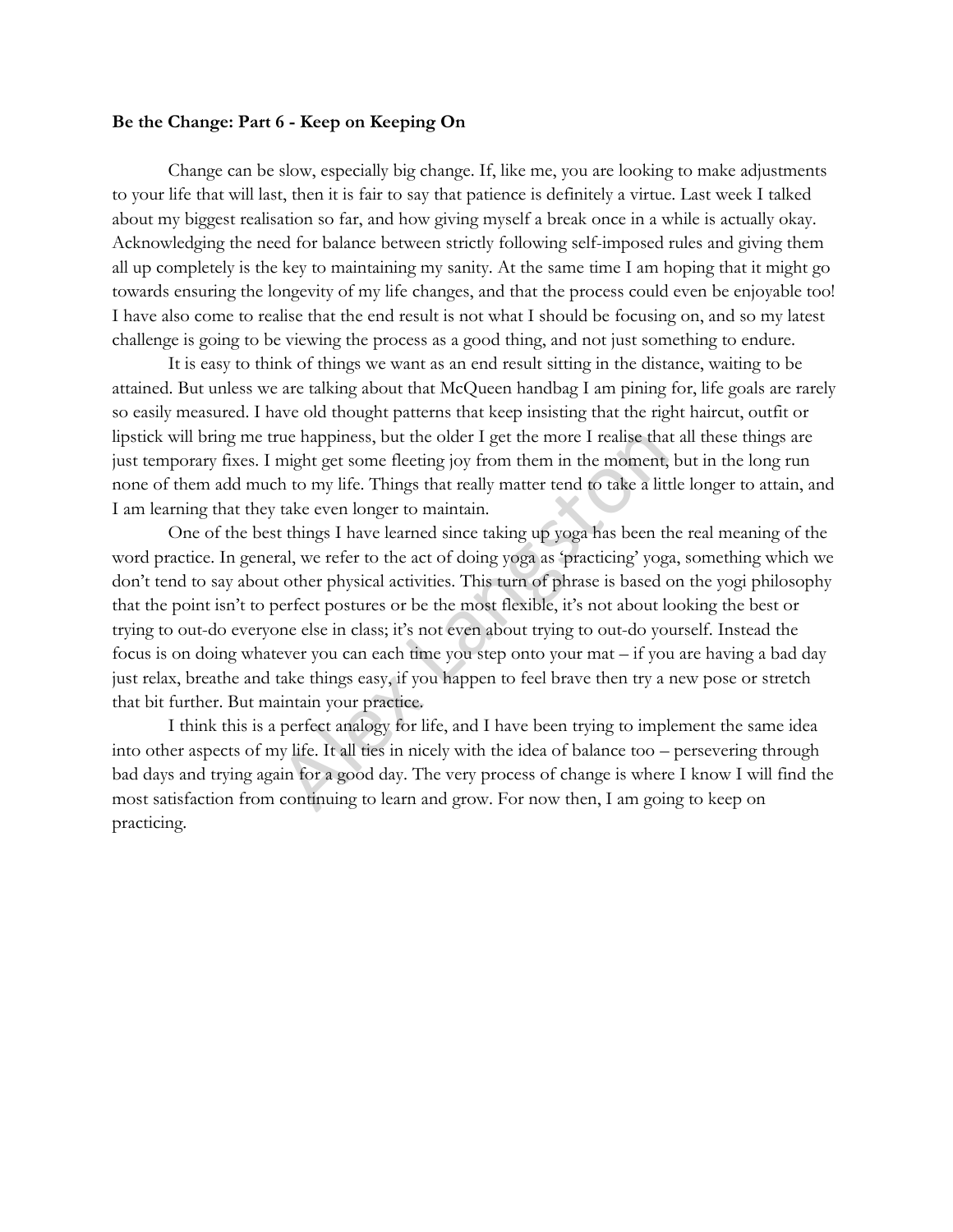#### **Be the Change: Part 7 – She Needed A Hero, So She Became One**

International Women's Day was on Sunday and so it seems fitting for me to talk about inspiration. There are some incredible ladies out there who deserve all the recognition they get and more: see Emma Watson, Amy Poehler, Dr Amal Al-Malki and Angelina Jolie for some of my favourites. I find these great women so motivating, and they really are role models for me; I admire their achievements, their attitudes to life, their political stances and their authenticity. Because I do look up to them so much, it is easy for me to want to emulate them, but imitation is unsustainable in reality, and that is why through my own journey to 'be the change', I intend to also be the inspiration.

The encouragement that can come from self-motivation, I believe, is so much more powerful than anything that external forces can offer. Over the last few months I have begun to realise that change really does come from within, as cheesy as it sounds. No amount of enviously reading fashion industry success stories will make my life into one, and I can read about the benefits of yoga online as much as I like but it won't get me up in the morning to do it. I have to make those things happen myself, and that takes dedication every single day.

Communities like How Women Work and support networks like the Mastermind and Soul Sisters groups can be a great help when you feel overwhelmed by having to do it all alone. There are other women with aspirations and ambitions out there, who are on a similar journey and sharing those journeys can be incredibly helpful and motivating.

In order to foster this commitment I have been on a steep learning curve, but I think the key is to love and trust that inner voice we all have. To trust that I do know what is right for me and I do have my own best interests at heart, and to use that to move towards my goals. Trying to get to the root of what is really making me want to make life changes has allowed me to find true and continuing motivation. There are of course still times when it waivers and I need a little boost from my heroines, but I know that I am much more likely to make changes that will last if I focus on myself rather than them – and if I help to inspire others in the process, then that is just an added bonus! y success stories will make my life into one, and I can is a I like but it won't get me up in the morning to do is and that takes dedication every single day.<br>
ike How Women Work and support networks like the great help w